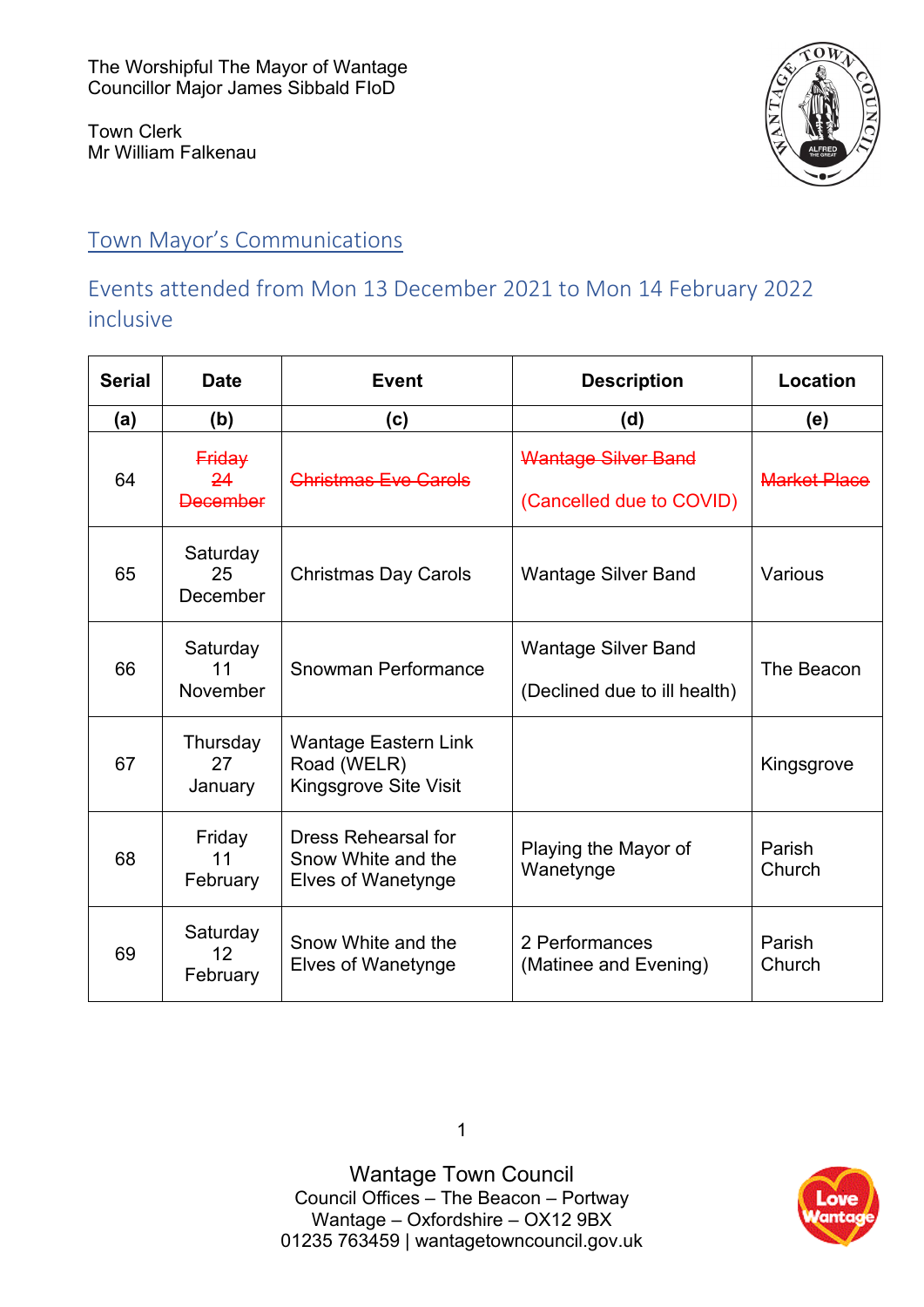# Forthcoming Events (in next fortnight or so)

| <b>Serial</b>  | <b>Date</b>              | <b>Event</b>                          | <b>Description</b> | Location                     |
|----------------|--------------------------|---------------------------------------|--------------------|------------------------------|
| (a)            | (b)                      | (c)                                   | (d)                | (e)                          |
| 1              | Friday<br>18<br>February | <b>Opening of Waymark</b><br>Property |                    | Wallingford<br><b>Street</b> |
| $\overline{2}$ | Friday<br>18 March       | <b>Volunteers' Reception</b>          |                    | The Beacon                   |

## Mayor's Use of Beacon

The Mayor has the use of the hall within the Beacon for ten events per civic year and he may gift a use, such as to a deserving organisation for the benefit of the local community.

| <b>Serial</b>  | <b>Date</b>                     | <b>Allocated to</b>                                 | <b>Remarks</b>                                     | <b>Gifted</b> |
|----------------|---------------------------------|-----------------------------------------------------|----------------------------------------------------|---------------|
| (a)            | (b)                             | (c)                                                 | (d)                                                | (e)           |
| 1              | Monday<br>13<br>September       | Freedom & QAVS<br><b>Presentations</b>              | <b>HM Lord -Lieutenant</b>                         |               |
| $\overline{2}$ | Friday<br>8<br>October          | <b>Ballet (Giselle)</b>                             |                                                    | Yes           |
| 3              | Saturday<br>16<br>October       | <b>Wantage Silver Band Big</b><br><b>Band Event</b> |                                                    | Yes           |
| 4              | Friday<br>25<br><b>February</b> | Wantage & Oxford RAFA                               | 60 <sup>th</sup> -Anniversary<br>(Moved to Summer) | Yes           |
| 5              | Friday<br>18<br>March           | <b>Volunteers' Reception</b>                        |                                                    |               |
| 6              |                                 |                                                     |                                                    |               |
| $\overline{7}$ |                                 |                                                     |                                                    |               |
| 8              |                                 |                                                     |                                                    |               |
| 9              |                                 |                                                     |                                                    |               |
| 10             |                                 |                                                     |                                                    |               |